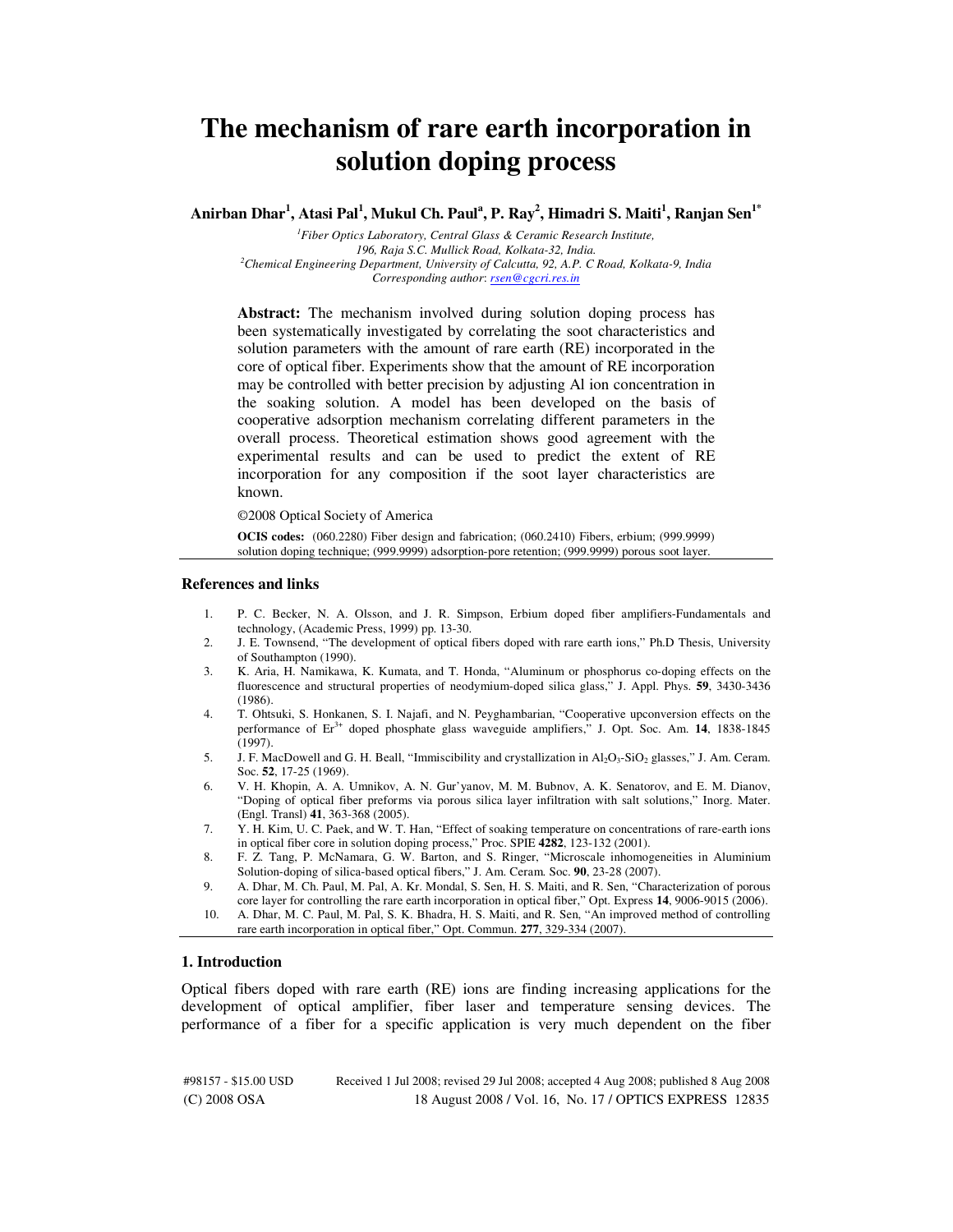characteristics and the doping level. Consequently the REs to be doped, their concentrations as well as the overall host glass composition are judiciously selected depending on the area of application and the wavelength ranges. The stringent requirement deserves a rigid control over the fabrication conditions and an in-depth understanding of the influence of the various process parameters on the fiber properties.

In order to fabricate RE doped fibers, MCVD [1] coupled with solution doping [1,2] technique is mostly accepted, since different REs can be doped easily with variation in concentrations by changing a few fabrication parameters. The process consists of deposition of porous core layer of appropriate thickness and composition over the cladding layer followed by soaking with an aqueous/alcoholic solution of suitable composition for a fixed time span. Subsequent to solution doping, the soaked layer is dried and sintered for transformation to clear glass. The tube is finally collapsed to a solid rod known as preform. Fiber of standard dimension is drawn from the preform using a fiber drawing tower.

Doping of high concentration of RE in pure silica is restricted because of a rigid network structure in silica. As a result, the RE ions form clusters when doped above a critical concentration leading to degradation in fiber performances. This happens due to unwanted scattering loss, rapid fluorescent decay and quenching of laser emission [3]. Co-doping of suitable elements like Al or P is known to enhance the RE solubility and enables to achieve the desired RE concentration for practical application [4]. Aluminium is preferred since besides alleviation of clustering problem, Al addition broadens the RE emission spectra, controls radial doping profile and reduces the central dip effectively. This improved characteristics by addition of Al is believed to be due to modification of silica network structure either as "network former" or "network modifiers" based on the structural unit of Al in silica glass [5], which depends on Al concentration.

RE concentration in fiber can be controlled by suitable choice of soot composition, deposition temperature (to control porosity) or by increasing the RE concentration directly in the soaking solution. While change in soot composition is associated with change in RI profile, controlling deposition temperature is difficult and often leads to non-uniformity in RE distribution. Similarly increasing RE concentration directly in soaking solution is associated with problem of RE clustering if proper RE to Al ratio is not maintained. Consequently proper selection of Al ion concentration is one of the prime requirements for getting good fiber properties.

Although some literatures are available regarding the role of Al on RE solubility, very few deal with the actual incorporation mechanism of dopant ions in soot structure during solution doping. A qualitative model was proposed by Townsend et.al [2] without any mathematical formulation. Similarly Khopin, et. al [6], Kim, et. al [7] and Tang, et. al [8] investigated different factors related to control of dopant incorporation and proposed some theoretical concept, but no quantitative relationship was presented to correlate the fabrication conditions with the amount of RE incorporated.

The present study is based upon the above background. In order to understand the actual mechanism of solution doping and the role of Al, correlation of soot characteristics and solution properties with the incorporated dopant amount is important. The authors of this paper earlier investigated different parameters controlling soot characteristics with their effect on final fiber [9]. Similarly correlation between different solution properties and their influence on final fiber performance was also reported [10]. In the present work, the correlation of different process parameters with the incorporated RE amount is presented. The influence of Al on RE incorporation has been systematically investigated. Experiment was designed to study RE incorporation with variation in Al/RE ratio for fixed RE concentration in soaking solution and a simple model has been developed based on adsorption-pore retention factors to explain the observed result. Validity of the model has been examined by predicting the RE incorporation for different solution compositions and comparing the result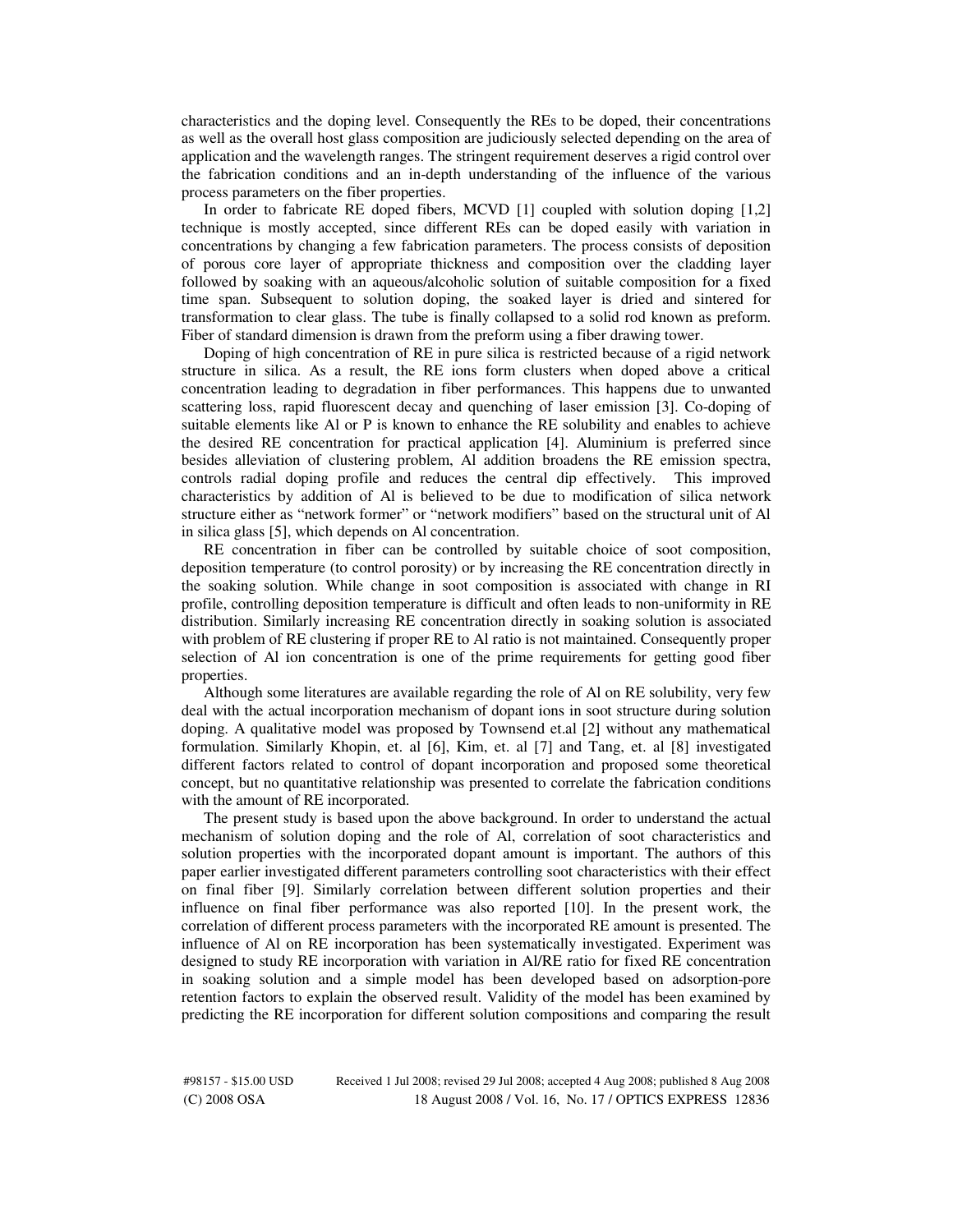with experimental data. According to our knowledge this is the first quantitative approach to correlate different process parameters and incorporated RE amount in fiber.

#### **2. Experimental**

MCVD process was employed to deposit a number of cladding layers (3 to 5) of matched or depressed (F-doped  $SiO<sub>2</sub>$ ) geometry within a 60 cm length waveguide silica tube (Suprasil F-300) of dimension 20/17 mm. The temperature was measured through an optical pyrometer which synchronously moved with the oxy-hydrogen burner. Over the said cladding layer, a porous core layer of  $SiO<sub>2</sub>-GeO<sub>2</sub>$  composition was deposited at an appropriate temperature. The input vapor consisted of SiCl<sub>4</sub> (99.998% purity from Sigma–Aldrich, USA) and GeCl<sub>4</sub> (99.999% purity from Alfa Aesar, Germany) in the molar proportion of 0.86 to maintain numerical aperture (NA) of fiber around 0.2. In order to study the effect of deposition temperature two different temperature regions were maintained at the two parts of the tube viz.  $1295^{\circ}$ C (at the input end) and  $1255^{\circ}$ C (at the far end) leaving 5 cm gap in the middle to adjust the temperature change. Burner traverse speed was maintained at 12.5 cm/min while total flow through the tube was maintained at 0.6 litre/min. Temperature variation in the tube during porous core layer deposition was controlled within  $\pm 5^{\circ}$ C in order to obtain uniform porosity through out the length of tube.

Subsequent to core layer deposition, the porous deposit was immersed in an ethanolic solution containing  $AICI_3,6H_2O$  (Puratronic, 99.9995% from Alfa Aesar, Germany) and ErCl<sub>3</sub>,6H<sub>2</sub>O (99.997% purity from Aldrich, USA). Following the solution impregnation stage, the deposited tube was dried in a flow of  $N_2$  gas, remounted on glass working lathe and oxidized to convert the soaked salt into their corresponding oxides. The dehydration was carried out for 1 hour in presence of  $Cl_2$ -He-O<sub>2</sub> gas mixture to reduce the OH content of fabricated fiber prior to sintering at temperature in the range of 1400-1750°C. The collapsing was carried out at temperatures above 2200°C to obtain the preform. Resin coated fibers of diameter 125± 0.5 µm was drawn from the jacketed preform using a fiber drawing tower (Heathway, UK make).

The above experiment was repeated by changing the Al/RE ratio in the range of 0 to 60 to investigate the change in fiber properties keeping other experimental conditions fixed. Er was selected as the preferred RE. The Er only fibers  $(A/Er = 0)$  were prepared in order to obtain quantitative information about enhancement of Er incorporation when Al co-doping was carried out. After formulation of the model, experiment was repeated further by increasing Al/RE ratio from 60 upto 100 to verify the validity of the model prediction.

Both scanning electron microscopy and field emission scanning electron microscopy (Supra V 35) images of soot layer samples were captured before [Figs. 1(a) and 1(b)] and after solution doping to investigate the average pore sizes, their distribution and soot layer thickness. The average pore size was evaluated from SEM micrographs using Image analyzer. The soot deposited inside the tube was collected and density was measured using pycnometer employing 1-hexane as solvent. BET surface area of the soot sample was determined using liquid Nitrogen adsorption techniques while porosity of the soot deposited was evaluated by mercury porosimeter. The details of the measurement techniques are reported in our earlier paper [9-10].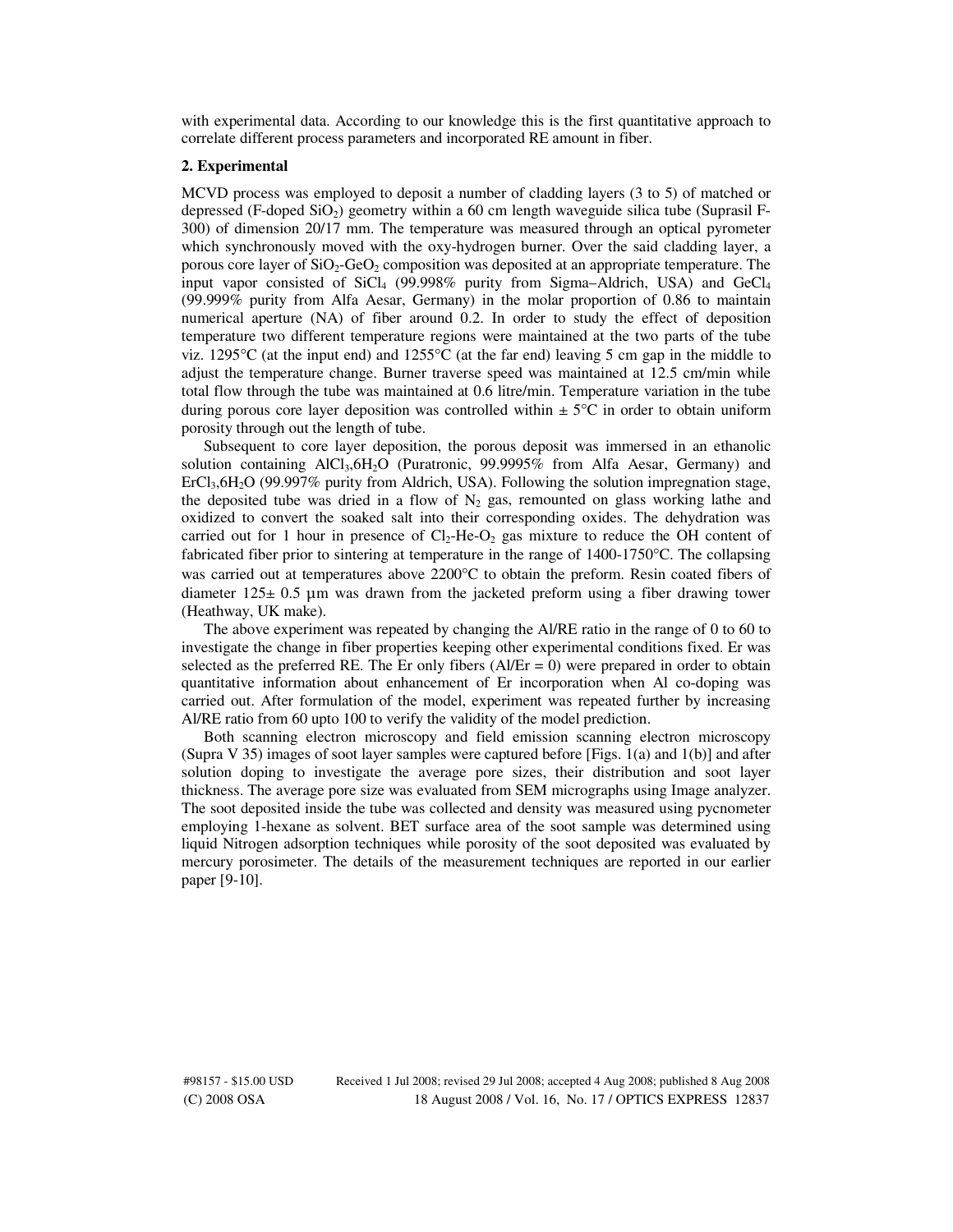

Fig. 1. SiO<sub>2</sub>-GeO<sub>2</sub> doped soot deposited at 1255°C (a) SEM micrograph, (b) FESEM micrograph.

The optical and geometrical parameters of preform were measured using Preform Analyzer PK-2600 (Photon Kinetics, USA). The fiber geometry and its RI profile were evaluated using Fiber Analyzer NR-20 (EXFO, Canada). The attenuation in the range of 800 to 1650 nm was measured using attenuation measurement setup (Bentham, UK made) based on cut-back technique. The average Er ion concentration in the core of the preform was determined from the peak at 980 nm in attenuation curve. The quantitative values of Al and Er content were also measured via Electron Probe Micro Analysis (EPMA) (carried out from University of Minnesota, Mexico). For EPMA analysis, preform sample of thickness 1.5 mm with both sides polished was prepared and measurement was carried out along the core in a step of 0.5 µm in order to have detailed information about the elemental distribution.

## **3. Result**

Different soot parameters namely density, pore sizes, porosity, surface area and soot layer thickness have been evaluated with change in deposition temperature and presented in Table 1 for two different temperature regions namely 1255° and 1295°C. The soot density was found to be 2.286 gm/cc while the porosity at 1255° and 1295°C was 75% and 69% respectively. The reason behind the decrease in porosity at higher temperature is a consequence of partial sintering. The measured surface area of soot deposited at 1295°C was found to be less than that of soot deposited at 1255°C.

| Soot Parameters   | For deposition                |                                        |  |  |  |
|-------------------|-------------------------------|----------------------------------------|--|--|--|
|                   | at $1255^{\circ}$ C           | at $1295^{\circ}$ C                    |  |  |  |
| Density           | $2.286$ gm/cc                 |                                        |  |  |  |
| Average pore size | $1.5 - 2 \mu m$               |                                        |  |  |  |
| Porosity          | 75%                           | 69%                                    |  |  |  |
| Thickness         | 7.5 µm                        |                                        |  |  |  |
| Surface area      | $10.13 \text{ m}^2/\text{gm}$ | $5.25 \mu m$<br>7.6 m <sup>2</sup> /gm |  |  |  |

Table 1. Different soot parameters with change in deposition temperature

The fiber characteristics obtained from different preform runs are summarized in Table 2. The result shows that for fixed Er concentration of 0.01 (M), variation in Al ion concentration leads to changes in incorporated Er amount appreciably for soot deposited either at 1255°C or at 1295°C. The elemental distribution of Al in fabricated preform, evaluated through EPMA, shows gradual increase in Al content with increase in its concentration in the soaking solution (Fig. 2). The Er ion concentration obtained from EPMA is found to differ slightly with the Er ion concentration evaluated from attenuation curve of the corresponding fibers. Such variation is expected since cutback method provides more accurate result compared to EPMA if concentration levels lies in ppm order [7].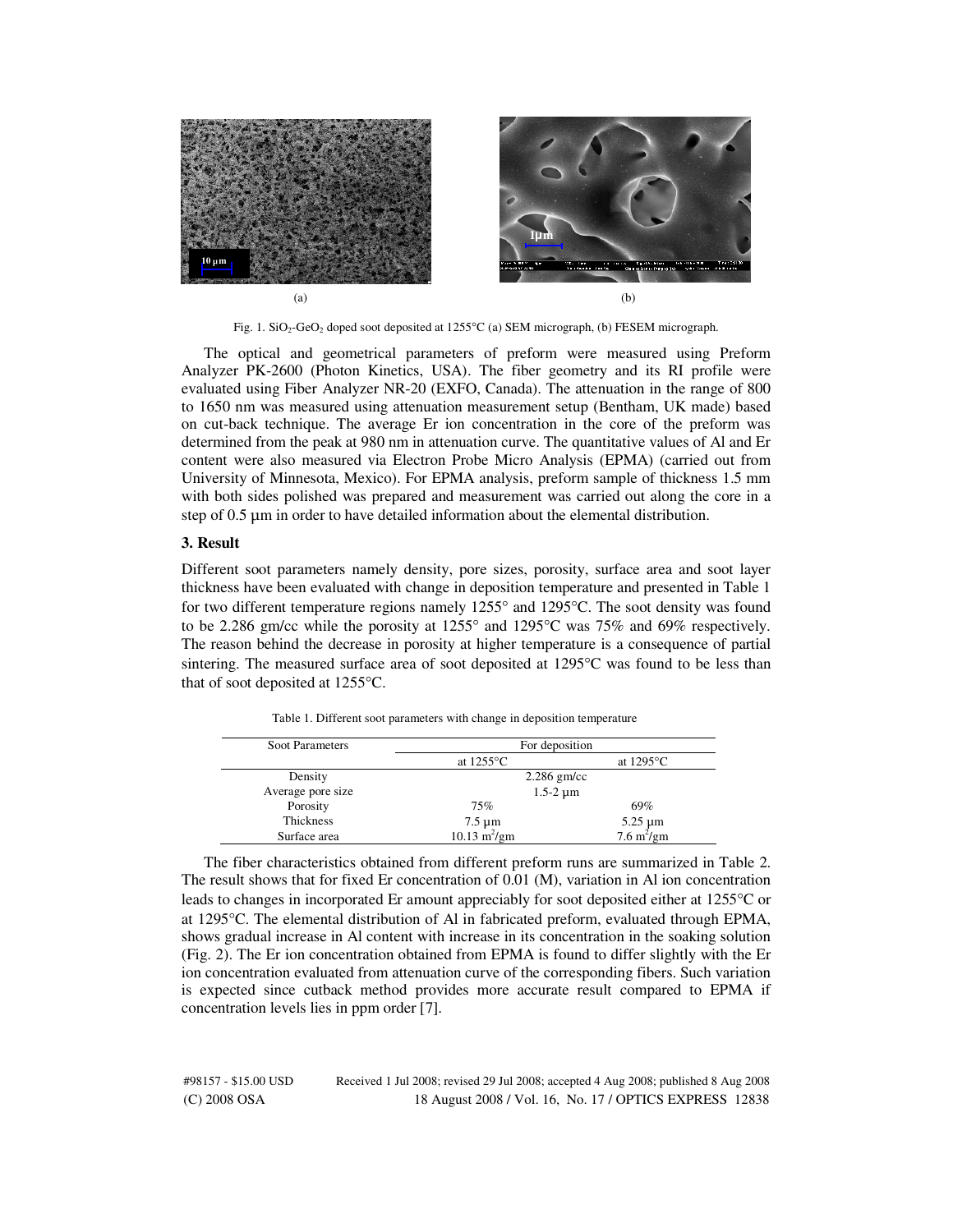| Composition of                                     |                  | Soot deposited at $1255^{\circ}$ C |           | Soot deposited at 1295 °C |           |           |
|----------------------------------------------------|------------------|------------------------------------|-----------|---------------------------|-----------|-----------|
| soaking solution:                                  | Er concentration | <b>NA</b>                          | Core      | Er concentration          | <b>NA</b> | Core      |
| AICI <sub>3</sub> concentration<br>(in presence of | (mole ppm)       |                                    | dimension | (mole ppm)                |           | dimension |
| $0.01(M)$ ErCl <sub>3</sub> in                     |                  |                                    | $\mu$ m   |                           | $\mu$ m   |           |
| ethanol)                                           |                  |                                    |           |                           |           |           |
| 0(M)                                               | 478              | 0.21                               | 7.6       | 363                       | 0.23      | 7.5       |
| $0.3 \, (M)$                                       | 693              | 0.20                               | 7.5       | 503                       | 0.22      | 7.6       |
| 0.45(M)                                            | 788              | 0.22                               | 7.6       | 563                       | 0.24      | 7.6       |
| 0.6(M)                                             | 838              | 0.21                               | 7.9       | 655                       | 0.22      | 8.0       |
| 0.75(M)                                            | 778              | 0.19                               | 8.1       | 666                       | 0.20      | 8.25      |
| 1.0(M)                                             | 722              | 0.23                               | 8.3       | 633                       | 0.24      | 8.3       |

Table 2. Result of different preform runs

The tabulated results clearly indicate the possibility of controlling the RE incorporation by manipulating Al/Er proportion in soaking solution instead of increasing RE concentration directly in the solution and thus reducing probability of unwanted RE distribution nonuniformity and clustering problem. With increase in Al concentration in solution from 0.3 (M) to 0.6 (M), the Er concentration in the core increases (corresponding to 0.01 (M) Er ion concentration in solution) by about  $30\%$  at  $1295\degree$ C. The incorporation efficiency thereby increases making the process more efficient. This trend is found to continue up to  $AICI_3$ concentration of 0.6 (M) for deposition at 1255°C and 0.75 (M) for soot deposited at 1295°C after which the Er incorporation decreases. This result is quite interesting and has been explained on the basis of the model developed. It has been further observed that the process provides better control and good uniformity along the preform/fiber length compared to the conventional techniques.



Fig. 2. Comparison of Al incorporation in case of preform sample using 0.3 and 0.6 (M) AlCl<sub>3</sub> solution where core deposited at 1255°C.

## **4. The model**

The variation in Er ion incorporation with changing Al/RE proportion can be explained on the basis of co-operative phenomena shown by adsorbed Al species on the soot surface. It appears that during solution doping some amount Al and Er ions get adsorbed instantly on the exposed soot surface and simultaneously pores are filled by the soaking solution containing Al/Er species. The overall amount of Al and Er ions incorporated is sum of adsorbed species on soot surface and the amount retained within the pores. With time, the adsorbed amount of Al and Er species enhances since adsorbed Al ions attract more and more Er and Al ion towards soot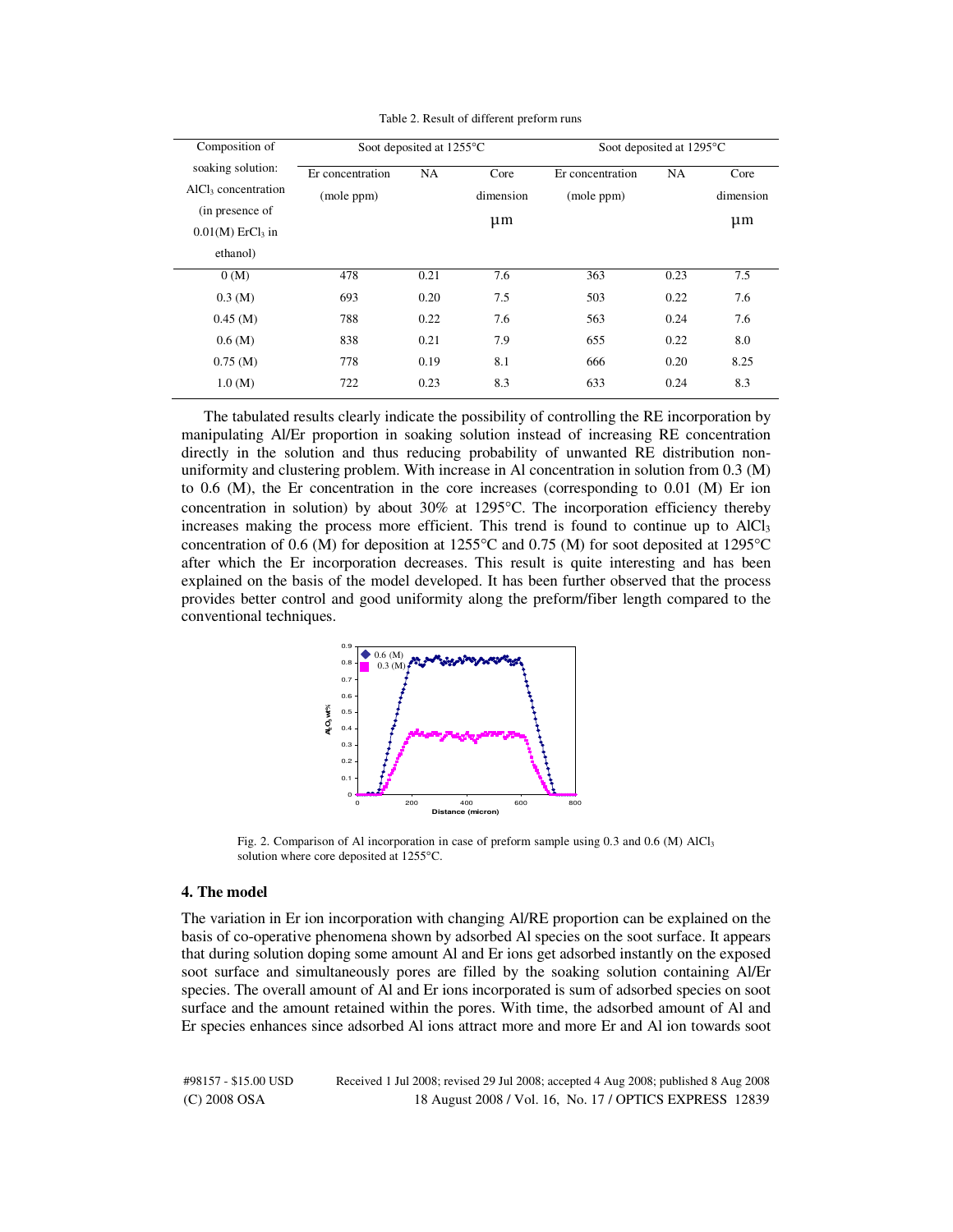surface. But this adsorption factor is non-linear and decreases after a certain Al/Er ratio in soaking solution depending upon selected deposition temperature (60 for 1255°C and 75 for 1295°C). Due to relatively large excess of Al ion in soaking solution compared to Er at higher Al/Er proportion, Al assisted Er adsorption reduces. The overall increase in incorporated Er ion at lower temperature is a consequence of greater "surface to volume ratio" which helps to retain more soaking solution compared to soot deposited at higher temperature (1295°C), detail explanation is given in our earlier paper [9].

Since increasing Al concentration in soaking solution increases Er ion incorporation, we assumed that adsorption of Er on Al incorporated surface is a "co-operative phenomenon", i.e. adsorbed Al species helps additional Al and Er adsorption. The total amount of Al and Er in the final fiber will be the sum of the two factors namely i) the adsorbed Al and Er species on the soot surface (adsorption factor) and ii) the solute present in the solution retained within the pores after draining out the solution (pore retention factor). This concept is schematically presented in Fig. 3.



Fig. 3. Schematic of theoretical model. Porous soot layer (a) before soaking, (b) at intermediate stage, (c) after completion of soaking.

## Deduction of working formula:

It is assumed that apart from direct adsorption from the solution phase, whose rate will be proportional to the concentration in the solution and also to the fraction of uncovered surface, there is also a parallel cooperative adsorption, in which an adsorbed Al particle helps additional adsorption of dopant ions. Rate of this cooperative adsorption will be proportional to the above factors, namely concentration of Al in solution, fraction of uncovered surface and also to the fraction of surface covered with Al species. Desorption rate will be proportional to the fraction of surface covered by Al species.

The normal adsorption term can be expressed by  $k1_{Al} C_{Al} (1 - \theta_{Al} - \theta_{Er})$ , while the cooperative term can be represented by  $k_1 A_l C_{Al} (1 - \theta_{Al} - \theta_{Er})^m \theta_{Al}$ . Now considering adsorptiondesorption equilibrium between adsorbed ions with that of ions present in bulk solution the following equations was obtained for Al species on soot surface.

$$
k1_{Al}C_{Al}(1-\theta_{Al}-\theta_{Er})+k1_{Al}k_{4}C_{Al}(1-\theta_{Al}-\theta_{Er})^{m}\theta_{Al}=k2_{Al}\theta_{Al}
$$

The above form can also be written as follows

$$
K_{Al}C_{Al} \left(1-\theta_{Al} - \theta_{Er}\right) \left(1+k_4\left(1-\theta_{Al} - \theta_{Er}\right)^{m-1}\theta_{Al}\right) = \theta_{Al} \tag{1}
$$

where *Al*  $A_l = \frac{K I_{Al}}{k 2_A}$  $K_{Al} = \frac{k1}{k2}$  $=\frac{k1}{16}$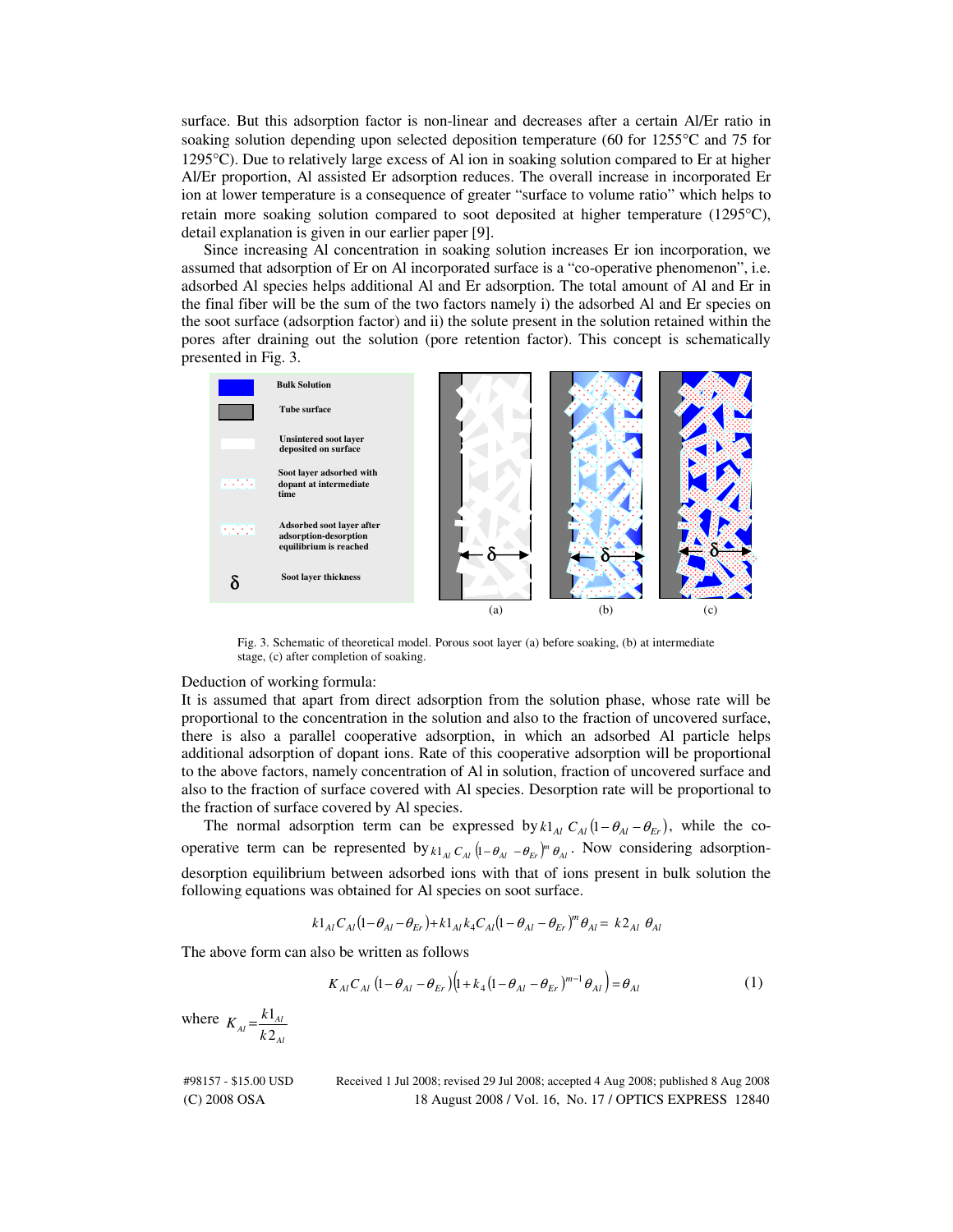The first term in the last multiplier in left hand side of Eq. (1) represents the normal adsorption rate and the second term represents the cooperative phenomenon for Al species. Similarly for adsorbed Er species on soot surface we can write,

$$
k1_{Er}C_{Er}(1-\theta_{Al}-\theta_{Er})+k1_{Er}k_{3}C_{Er}(1-\theta_{Al}-\theta_{Er})^{n}\theta_{Al}=k2_{Er}\theta_{Er}
$$

$$
K_{Er}C_{Er}(1-\theta_{Al}-\theta_{Er})\left(1+k_{3}(1-\theta_{Al}-\theta_{Er})^{n-1}\theta_{Al}\right)=\theta_{Er}
$$
(2)

where *Er*  $E_r = \frac{\kappa_1}{k_2} E_r$  $K_{Er} = \frac{k1}{k2}$  $=\frac{k1}{12}$ 

In Eq. (2) the first term in the last multiplier represents the normal adsorption rate and the second term represents the adsorption of Er species due to adsorbed Al species.

C<sub>Al</sub> and C<sub>Er</sub> are the concentration of Al and Er ion in soaking solution,  $\theta_{Al}$  and  $\theta_{Er}$  are the surface coverage by Al and Er species.  $K_{Al}$ ,  $K_{Er}$ ,  $k_3$  and  $k_4$  are the constant terms. Power m and n will have values depending on the number of free sites available in the process. The KAI and  $K_{Er}$  was the ratio of adsorption to desorption rate constant of Al and Er species.

The values of  $K_{AI}$ ,  $K_{Er}$ ,  $k_3$ ,  $k_4$  were evaluated numerically using MATLAB software.

The smallest values of m and n which give good matching with our experimental result are 1 and 2. Though these values may suggest that for cooperative adsorption of Er, two adsorbed Al atoms are needed and for cooperative adsorption of Al a single adsorbed Al is sufficient, these values are to be considered as strictly empirical.

Solving Eqs. (1) and (2) numerically, produce the variation of  $\theta_{Al}$  and  $\theta_{Er}$  with change in Al concentration. The amount of Al or Er retained by adsorption will be proportional to the surface coverage  $\theta_{Al}$  and  $\theta_{Er}$  respectively.

Now the amount of solute retained by the pores (PR) are proportional to soot thickness  $(\delta)$ , porosity of soot  $(\varepsilon)$  and solution concentration  $(C_x)$ . If the surface area/unit wt of soot is denoted by A, soot density by  $\rho$  and molar adsorptivity/unit surface area be  $\beta$ , then amount of species retained within the pores per unit mass of soot will be given by  $\theta$ <sub>r</sub> $A(1-\varepsilon) \delta \rho \beta$ 

Thus total amount of Al species per unit mass of soot will be given by

$$
=\frac{C_{Al}\varepsilon}{(1-\varepsilon)\rho}+\theta_{Al} A\beta
$$
\n(3)

Total amount of Er species per unit mass of soot will be given by

$$
=\frac{C_{Er}\varepsilon}{(1-\varepsilon)\rho}+\theta_{Er}A\beta
$$
\n(4)

Finally to convert the amount of Al and Er in porous deposit obtained from the theoretical model (in moles per unit mass of soot) into the corresponding ppm in final fiber, two factors X and Y for Al and Er are required which are independent of other parameters.

On multiplication with the above two factors, Eqs. (3) and (4) are changed to Eqs. (5) and (6) as shown below.

Thus total amount of Al species in fiber is given by

$$
= \left[ \frac{C_{AI}\varepsilon}{\rho(1-\varepsilon)} + \theta_{AI} A \beta \right] X \tag{5}
$$

Thus total amount of Er species in fiber is given by

$$
= \left[ \frac{C_{Er}\varepsilon}{\rho(1-\varepsilon)} + \theta_{Er} A \beta \right] Y \tag{6}
$$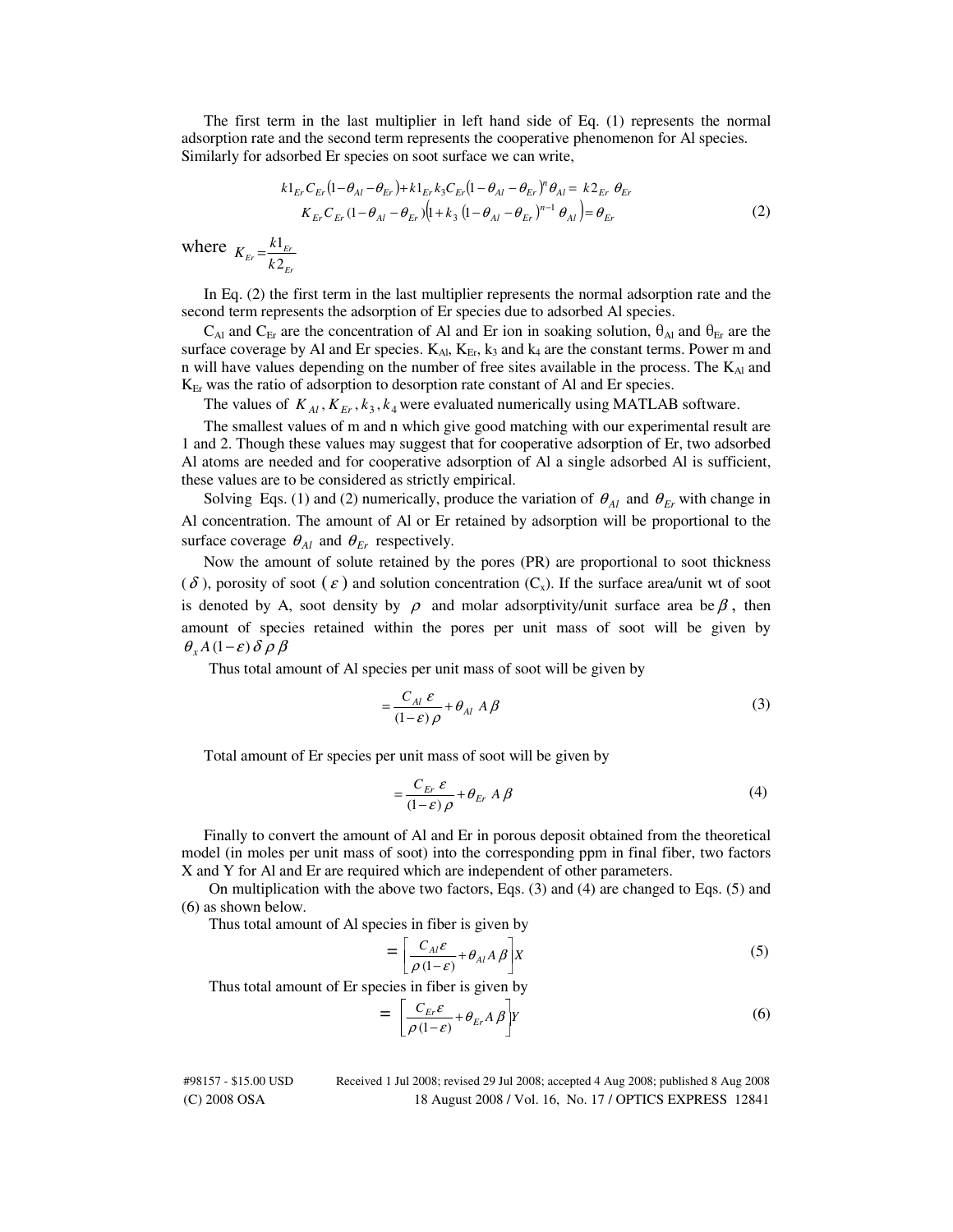The above two equations can predict the amount of Al and Er incorporated in final fiber in terms of ppm.

Using the above two final relationship, pore retention amount can also be calculated at any temperature from known soot parameters and any soaking solution composition.

The different physical parameters of the soot deposited at two different temperatures viz. 1255° and 1295°C required for this model computation have been presented in Table 1 and were obtained experimentally. The molar adsoptivity is the amount of dopant adsorbed per unit superficial area of the soot and has been determined on the basis of monolayer formation on the exposed soot surface. The change in adsorptivity value with change in temperature is due to variation in surface area and porosity of the soot layer. The values are  $0.7 \times 10^{-9}$ mole/cm<sup>2</sup> and  $1.3x10^9$  mole/cm<sup>2</sup> at  $1255^\circ$  and  $1295^\circ$ C respectively.

 $\theta_{Al}$  and  $\theta_{Er}$  are surface covered by Al or Er species, evaluated by numerically solving Eqs. (3) and (4) simultaneously in two successive stages. In  $1<sup>st</sup>$  Stage: initial optimization of different unknown parameters was carried out using a direct search method. While in  $2<sup>nd</sup>$  stage optimization of the different parameters was carried out using a sequential root square minimization method. The second step was continued until the error dropped below  $1.5 \times 10^{-5}$ .

It is evident that total number of moles of dopant present per unit mass of soot, in the soot layer will be proportional to the concentration obtained in the final fiber expressed in mole%. The proportionality factors were found to be 3550 for Er and 1030 for Al. The ratio of these two factors 3.45 is quite close to 3.75 the ratio of the molecular weight of the corresponding oxides. In order to determine the concentration in ppm, the value in mole% was multiplied by a factor of  $10^4$ .

### **5. Discussion**

The predicted values of Er and Al from model when compared with experimental data shows good matching and reveal some interesting facts about the solution doping process not reported previously.

The amounts of incorporated Er determined from loss measurement are found to be in good agreement with predicted values for soot deposited either at 1255° or 1295°C. Amount of adsorbed amount (AD) in soot surface as well as amount retained within the pore (PR) was evaluated theoretically and the calculated value indicates that the latter factor is predominant over former one. The ratio of AD/PR amount for Er species in soot deposited at 1255°C is found to increase from 0.52 to 0.74 when Al concentration changes from 0.3(M) to 0.6(M) but falls to 0.56 for Al concentration of 1.0(M) in soaking solution. Actual Er concentration measured in fiber follows similar trend, i.e, increases with increase of Al concentration in soaking solution from  $0.3(M)$  to  $0.6(M)$ , but falls with further increase in Al concentration up to 1.0(M) and beyond for fixed Er concentration of 0.01(M) in soaking solution. Table 3 shows the comparison.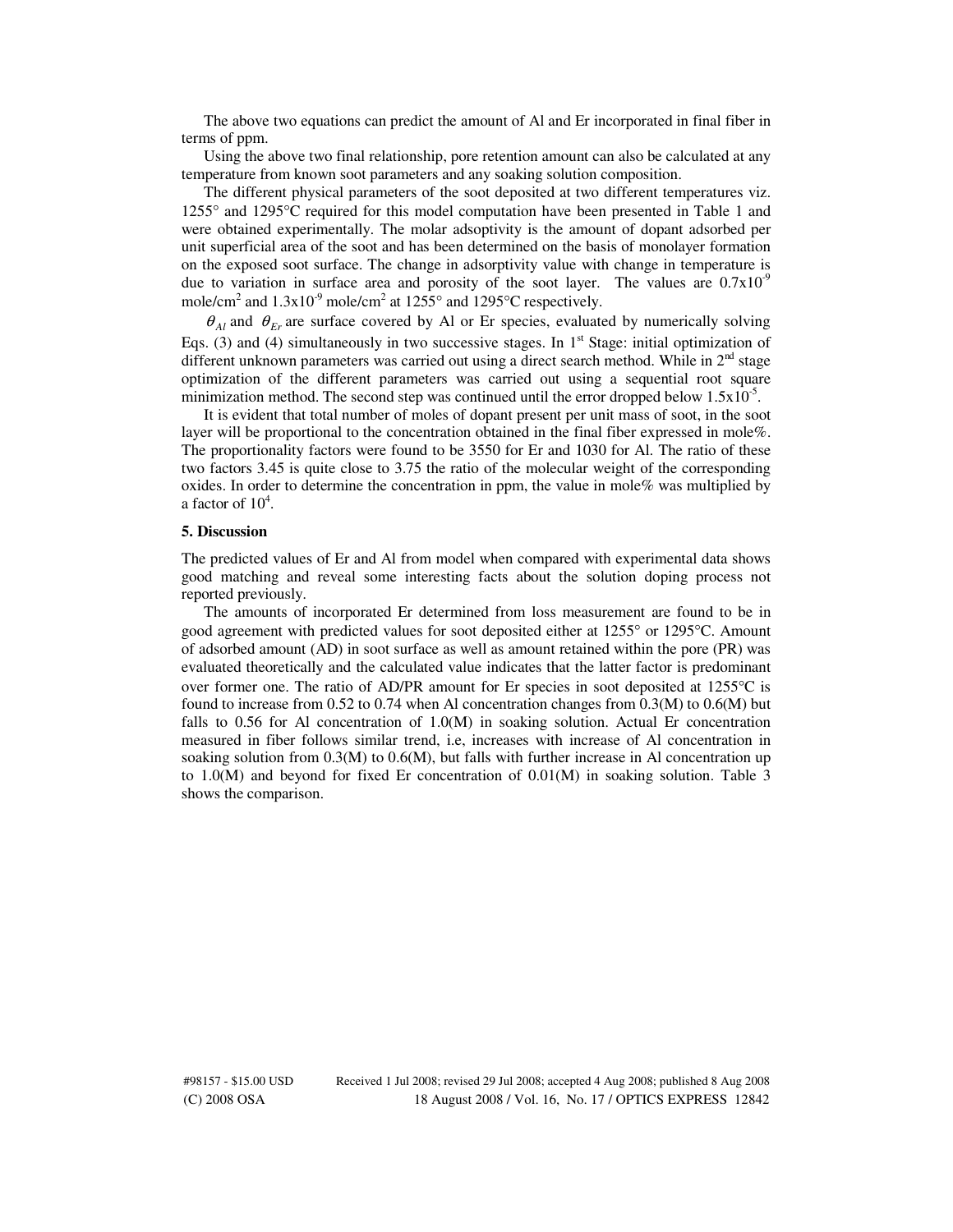| Composition of soaking          | Er ion concentration (mole ppm)         |           |                                         |           |  |  |
|---------------------------------|-----------------------------------------|-----------|-----------------------------------------|-----------|--|--|
| solution:                       | Deposition temperature $1255^{\circ}$ C |           | Deposition temperature $1295^{\circ}$ C |           |  |  |
| AICI <sub>3</sub> concentration |                                         |           |                                         |           |  |  |
| (in presence of $0.01(M)$ )     | Experimental                            | Predicted | Experimental                            | Predicted |  |  |
| $ErCl3$ in ethanol)             | result                                  | result    | result                                  | result    |  |  |
| 0(M)                            | 478                                     | 478       | 363                                     | 356       |  |  |
| 0.3(M)                          | 693                                     | 707       | 503                                     | 496       |  |  |
| 0.45(M)                         | 788                                     | 791       | 563                                     | 575       |  |  |
| 0.6(M)                          | 838                                     | 812       | 655                                     | 632       |  |  |
| 0.75(M)                         | 778                                     | 790       | 666                                     | 653       |  |  |
| 1.0(M)                          | 722                                     | 726       | 633                                     | 630       |  |  |

Table 3. Comparison of experimental and theoretical results for Er incorporation

The AD/PR ratio for Er species in case of soot deposited at  $1295^{\circ}$ C is also in agreement with the final Er concentration obtained in fiber from loss measurement technique. However, the adsorbed amount at this temperature (i.e., at 1295°C) has been found to be less compared to the amount at 1255°C (Table 4), inspite of the fact that the calculated molar adsorptivity/ unit surface area is slightly higher for soot deposited at 1295°C. This may be explained on the basis of enhancement in partial sintering which reduces the amount of available soot surface and thereby adsorbed Er/Al species during solution impregnation. The consequence of lower specific surface of soot formed at  $1295^{\circ}$ C is that, the amount of Er adsorbed is small compared to the amount of Er retained in entrapped solution. This in turn will imply less pronounced maximum in final Er concentration as a function of Al concentration at 1295°C compared to 1255°C. This behaviour is verified from the experimental data given in Table 4 and presented in Fig. 4. Since the pore retention is considered as a fixed quantity for a specified soot structure and fixed solution composition, the change in Er ion incorporation, for fixed Er concentration in soaking solution but with increase in Al concentration is a result of co-operative adsorption exhibited by the adsorbed Al-species.

| Deposition temperature $1255^{\circ}$ C |                        |       | Deposition temperature $1295^{\circ}$ C |                        |                        |       |       |
|-----------------------------------------|------------------------|-------|-----------------------------------------|------------------------|------------------------|-------|-------|
|                                         |                        |       |                                         |                        |                        |       |       |
| PR                                      | AD                     | Ratio | Er in                                   | <b>PR</b>              | AD                     | Ratio | Er in |
| amount                                  | amount                 | of    | fiber                                   | amount                 | amount                 | of    | fiber |
| (mole/                                  | (mole/                 | AD/PR | (mole                                   | (mole/                 | (mole/                 | AD/PR | (mole |
| gm of                                   | gm of                  |       | ppm)                                    | gm of                  | gm of                  |       | ppm)  |
| soot)                                   | soot)                  |       |                                         | soot)                  | soot)                  |       |       |
|                                         |                        |       |                                         |                        |                        |       |       |
| $1.31x10^{-5}$                          | $0.686x10^{-5}$        | 0.523 | 693                                     | $0.973 \times 10^{-5}$ | $0.425x10^{-5}$        | 0.436 | 503   |
| $1.31x10^{-5}$                          | $0.974 \times 10^{-5}$ | 0.743 | 838                                     | $0.973 \times 10^{-5}$ | $0.809x10^{-5}$        | 0.831 | 655   |
| $1.31x10^{-5}$                          | $0.736x10^{-5}$        | 0.561 | 722                                     | $0.973 \times 10^{-5}$ | $0.801 \times 10^{-5}$ | 0.823 | 633   |
|                                         |                        |       |                                         |                        |                        |       |       |

Table 4. Pore retention and adsorption factors for Er species obtained from model

Incorporated Al concentration measured from EPMA for soot deposited at 1255°C and at 1295 $\degree$ C shows good matching except a little deviation in case of 1.0(M) AlCl<sub>3</sub> solution where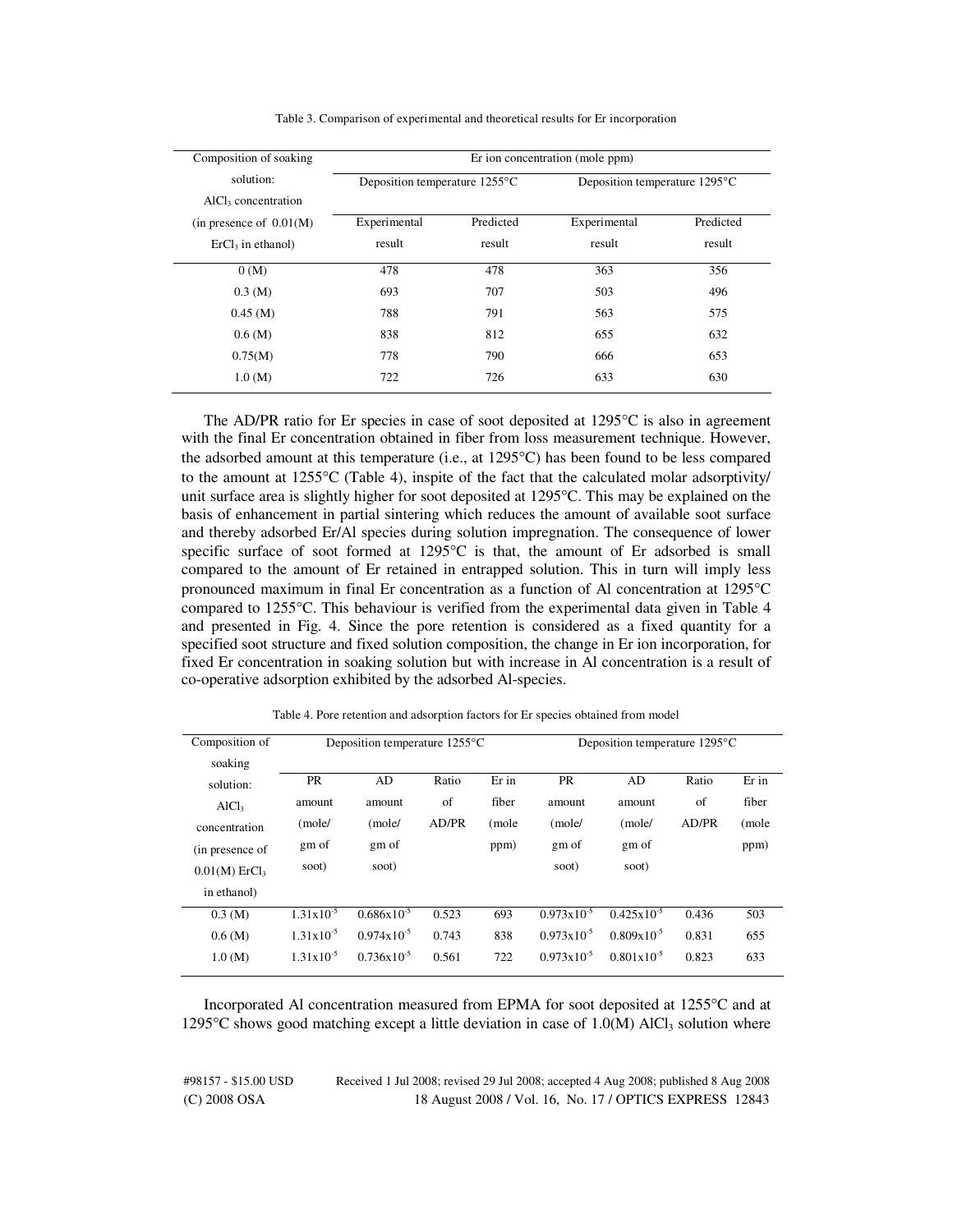the calculated value is higher than the experimental data. The comparison is presented in Fig. 5. The AD/PR ratio (Table 5a & 5b**)** determined from model for Al species (both at 1255°C and at 1295°C) indicates smaller fractional increment and points out that the self enhancement of Al due to cooperative adsorption is relatively smaller with respect to the Al induced enhancement of Er. This is borne out experimentally and can be explained as follows. Since the Er concentration in soaking solution is less compared to Al concentration, direct adsorption of Er is small; hence relative enhancement by cooperative phenomena is higher. On the contrary due to considerably higher Al concentration in soaking solution relative amount of self-enhancement is small.



Fig. 4. Predicted and experimentally obtained Erbium ion incorporation with change in AlCl<sub>3</sub> concentration in soaking solution. Experimental value at  $1255^{\circ}$ C, Experimental value at 1295°C, **Theoretically predicted result.** 



Fig. 5. Predicted and experimentally obtained Aluminium ion incorporation with change in AlCl<sub>3</sub> concentration in soaking solution. Experimental value at 1255°C,  $\triangle$  Experimental value at 1295°C, Theoretically predicted result.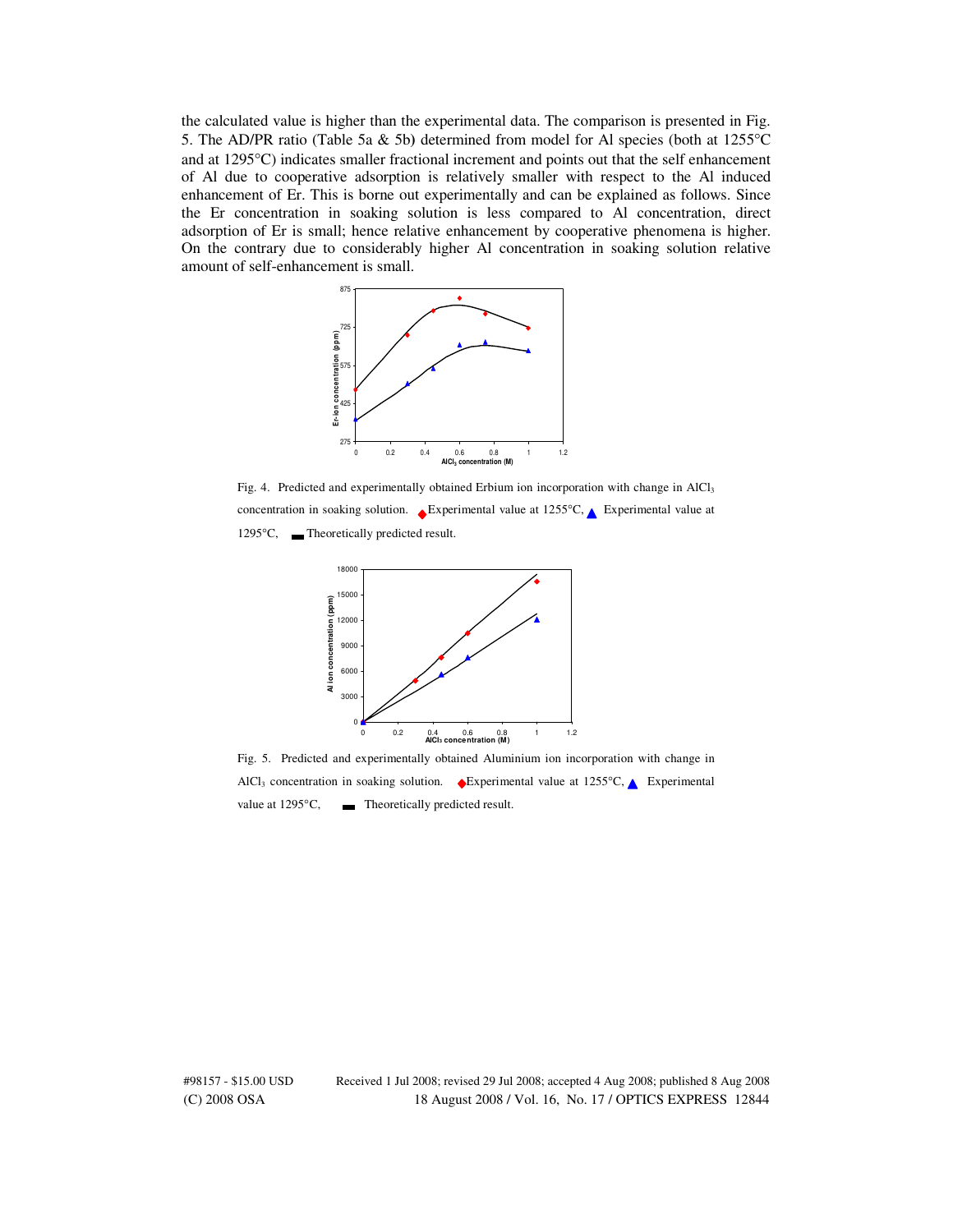| Composition of soaking          | Deposition temperature $1255^{\circ}$ C |                         |          |               |               |  |
|---------------------------------|-----------------------------------------|-------------------------|----------|---------------|---------------|--|
| solution:                       | PR amount                               | AD amount               | Ratio of | Experimental  | Predicted     |  |
| AICI <sub>3</sub> concentration | (mole/gm)                               | (mole/gm)               | AD/PR    | Al            | Al            |  |
| (in presence of $0.01(M)$ )     | of soot)                                | of soot)                |          | ion           | ion           |  |
| $ErCl3$ in ethanol)             |                                         |                         |          | concentration | concentration |  |
|                                 |                                         |                         |          | (mole ppm)    | (mole ppm)    |  |
| 0.3(M)                          | $0.3922 \times 10^{-3}$                 | $0.0895 \times 10^{-3}$ | 0.2281   | 4845          | 4977          |  |
| 0.45(M)                         | $0.5905 \times 10^{-3}$                 | $0.1612 \times 10^{-3}$ | 0.2729   | 7616          | 7743          |  |
| 0.6(M)                          | $0.7874 \times 10^{-3}$                 | $0.2361 \times 10^{-3}$ | 0.2998   | 10485         | 10542         |  |
| 1.0(M)                          | $1.2073 \times 10^{-3}$                 | $0.3839 \times 10^{-3}$ | 0.3179   | 16585         | 17468         |  |

Table 5a. Experimental and theoretical values with pore retention and adsorption factors for Al species at 1255°C

Table 5b. Experimental and theoretical values with pore retention and adsorption factors for Al species at 1295°C

| Composition of soaking          | Deposition temperature $1295^{\circ}$ C |                         |          |               |               |  |  |
|---------------------------------|-----------------------------------------|-------------------------|----------|---------------|---------------|--|--|
| solution:                       | PR amount                               | AD amount               | Ratio of | Experimental  | Predicted     |  |  |
| AICI <sub>3</sub> concentration | (mole/gm)                               | (mole/gm)               | AD/PR    | Al            | Al            |  |  |
| (in presence of $0.01(M)$ )     | of soot)                                | of soot)                |          | ion           | ion           |  |  |
| $E rCl3$ in ethanol)            |                                         |                         |          | concentration | concentration |  |  |
|                                 |                                         |                         |          | (mole ppm)    | (mole ppm)    |  |  |
| 0.45(M)                         | $0.4381 \times 10^{-3}$                 | $0.0942 \times 10^{-3}$ | 0.2150   | 5417          | 5596          |  |  |
| 0.6(M)                          | $0.5842 \times 10^{-3}$                 | $0.1475 \times 10^{-3}$ | 0.2524   | 7429          | 7592          |  |  |
| 1.0(M)                          | $0.9746 \times 10^{-3}$                 | $0.2838 \times 10^{-3}$ | 0.2911   | 12740         | 12110         |  |  |

# **6. Conclusion**

The mechanism of RE incorporation during solution doping process has been systematically investigated by correlating the soot characteristics and solution properties with the amount of RE incorporated in the fiber. The influence of Al on RE solubility has also been studied experimentally. The results indicate that Er concentration in the fiber can be controlled by controlling the Al concentration only, keeping the Er amount fixed in the solution. The RE incorporation has been explained on the basis of cooperative adsorption phenomena. A model based on adsorption-pore retention factor is proposed and predicted result shows good agreement with the experimental data. The model can be used to predict quantitatively the final RE incorporation on the basis of known soot parameters like average pore size, thickness, porosity, and solution properties, especially the Al/RE proportion. This is the first approach to correlate quantitatively the different process parameters with the incorporated RE amount in fiber.

#### **Acknowledgments**

The authors are thankful to the Director, CG&CRI for his constant encouragement in carrying out the investigation. They also like to thank the colleagues of Fiber Optics Laboratory, particularly to Mr. M. Pal, Dr. S. K. Bhadra and Mr. K. Dasgupta, for their valuable help and suggestions during the experimental work. Thanks are also due to SEM-ESCA laboratory, especially to Dr. Mrs. S. Sen, for their constant support in SEM/FESEM analyses of the porous deposit samples. We also thank Dr. E. Fharm of University of Minnesota, Mexico for